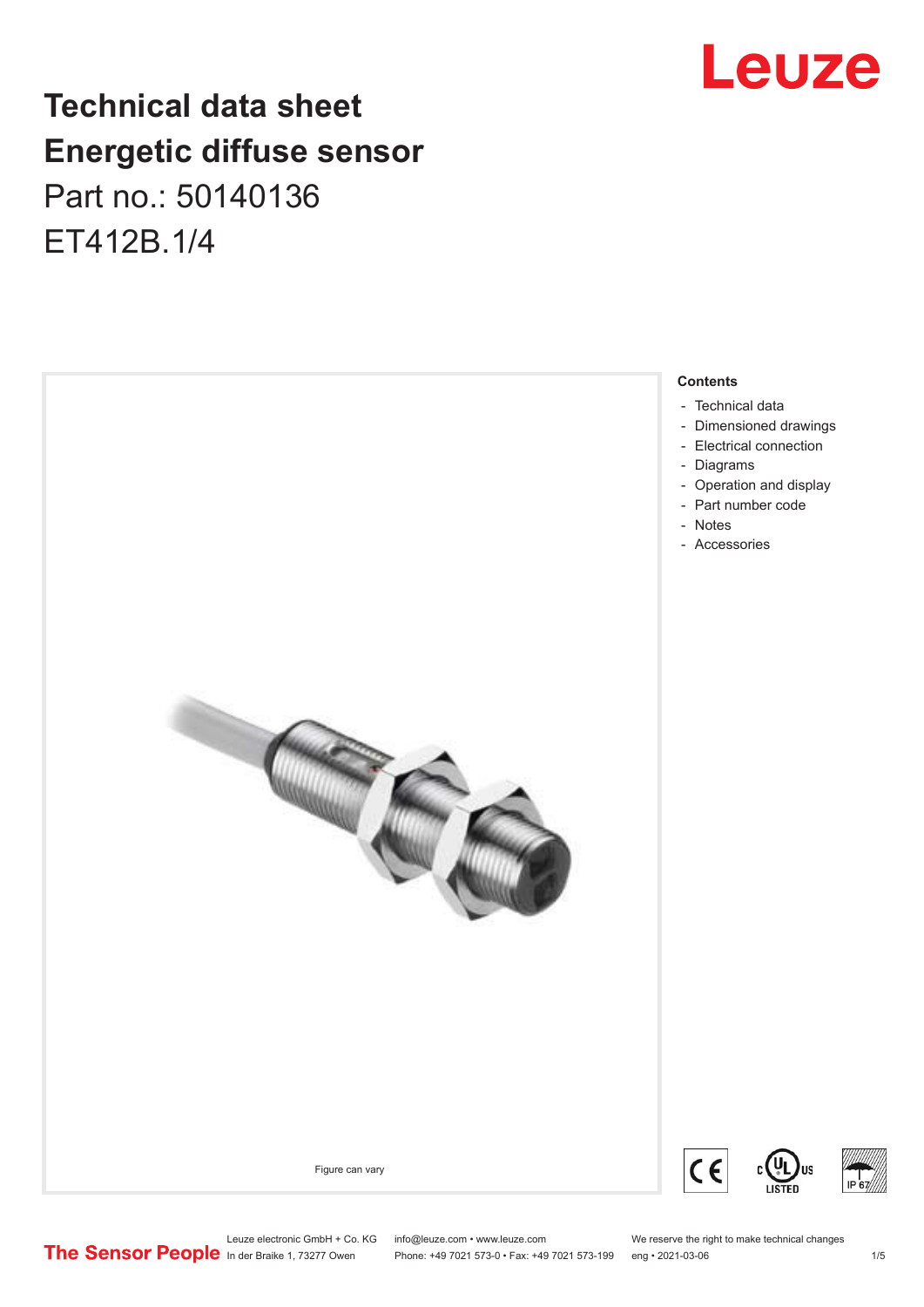## <span id="page-1-0"></span>**Technical data**

#### **Basic data**

| <b>Series</b>                    | 412 <sub>R</sub>                     |
|----------------------------------|--------------------------------------|
| <b>Operating principle</b>       | Diffuse reflection principle         |
| <b>Optical data</b>              |                                      |
| <b>Operating range</b>           | Guaranteed operating range           |
| Operating range, white 90%       | $0.0040.54$ m                        |
| Operating range, gray 50%        | $0.0070.46$ m                        |
| Operating range, gray 18%        | $0.0080.3$ m                         |
| Operating range, black 6%        | $0.010.22$ m                         |
| <b>Operating range limit</b>     | Typical operating range              |
| Operating range limit, white 90% | $0.0040.66$ m                        |
| Operating range limit, gray 50%  | $0.0070.57$ m                        |
| Operating range limit, gray 18%  | $0.0080.37$ m                        |
| Operating range limit, black 6%  | $0.01$ 0.285 m                       |
| Light source                     | LED, Red                             |
| <b>LED light wavelength</b>      | 660 nm                               |
| <b>LED</b> group                 | Exempt group (in acc. with EN 62471) |
| <b>Transmitted-signal shape</b>  | Pulsed                               |
| <b>Electrical data</b>           |                                      |
| Protective circuit               | Polarity reversal protection         |
|                                  | Short circuit protected              |

| Performance data              |                                     |
|-------------------------------|-------------------------------------|
| Supply voltage U <sub>p</sub> | 10  36 V, DC, Incl. residual ripple |
| <b>Residual ripple</b>        | $0 20 \%$ , From $U_{p}$            |
| <b>Open-circuit current</b>   | $015$ mA                            |
|                               |                                     |

#### **Outputs**

|  | Number of digital switching outputs 1 Piece(s) |  |
|--|------------------------------------------------|--|
|  |                                                |  |

**Switching outputs Voltage type** DC **Switching current, max.** 200 mA

**Switching output 1 Switching element** Transistor, PNP **Switching principle** Light switching

#### **Timing**

| <b>Switching frequency</b> | 1.000 Hz |
|----------------------------|----------|
| Response time              | $0.5$ ms |
| Readiness delay            | 60 ms    |

#### **Connection**

| <b>Connection 1</b>       |                       |
|---------------------------|-----------------------|
| <b>Function</b>           | Signal OUT            |
|                           | Voltage supply        |
| <b>Type of connection</b> | Cable                 |
| Cable length              | 2,000 mm              |
| <b>Sheathing material</b> | <b>PVC</b>            |
| Cable color               | <b>Black</b>          |
| Number of conductors      | 3-wire                |
| Wire cross section        | $0.34 \, \text{mm}^2$ |

# Leuze

#### **Mechanical data**

| <b>Thread size</b>           | $M12 \times 1$ mm      |
|------------------------------|------------------------|
| Dimension (Ø x L)            | $12$ mm $\times$ 51 mm |
| <b>Housing material</b>      | Metal                  |
| <b>Metal housing</b>         | Chromed brass          |
| Lens cover material          | Glass                  |
| Net weight                   | 100q                   |
| <b>Housing color</b>         | Silver                 |
| <b>Operation and display</b> |                        |

| Type of display                     | I FD                   |
|-------------------------------------|------------------------|
| <b>Number of LEDs</b>               | 2 Piece(s)             |
| <b>Operational controls</b>         | 270° potentiometer     |
| Function of the operational control | Sensitivity adjustment |
| <b>Environmental data</b>           |                        |
|                                     |                        |
| Ambient temperature, operation      | $-2555$ °C             |
| <b>Certifications</b>               |                        |
| Degree of protection                | IP 67                  |
| <b>Protection class</b>             | III                    |

#### **Classification**

| <b>Customs tariff number</b> | 85365019 |
|------------------------------|----------|
| eCl@ss 5.1.4                 | 27270903 |
| eCl@ss 8.0                   | 27270903 |
| eCl@ss 9.0                   | 27270903 |
| eCl@ss 10.0                  | 27270903 |
| eCl@ss 11.0                  | 27270903 |
| <b>ETIM 5.0</b>              | EC001821 |
| <b>ETIM 6.0</b>              | EC001821 |
| <b>ETIM 7.0</b>              | EC001821 |

**Standards applied** IEC 60947-5-2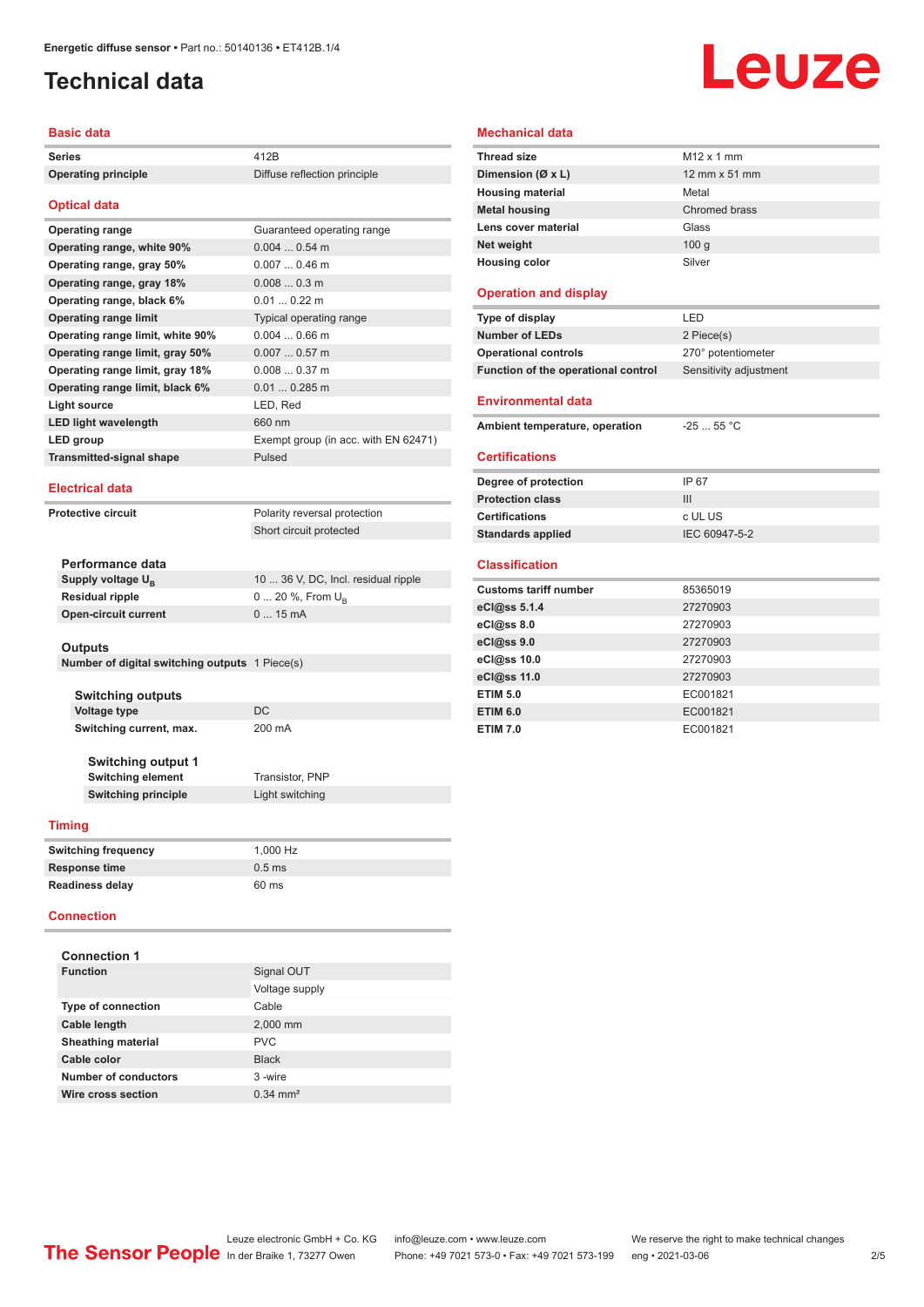<span id="page-2-0"></span>**Energetic diffuse sensor •** Part no.: 50140136 **•** ET412B.1/4

## **Dimensioned drawings**

All dimensions in millimeters





## **Electrical connection**

### **Connection 1**

| <b>Function</b>             | Signal OUT            |
|-----------------------------|-----------------------|
|                             | Voltage supply        |
| Type of connection          | Cable                 |
| Cable length                | 2,000 mm              |
| <b>Sheathing material</b>   | <b>PVC</b>            |
| Cable color                 | <b>Black</b>          |
| <b>Number of conductors</b> | 3-wire                |
| Wire cross section          | $0.34 \, \text{mm}^2$ |
|                             |                       |

| <b>Conductor color</b> | <b>Conductor assignment</b> |
|------------------------|-----------------------------|
|                        |                             |

| Brown        | $V +$            |
|--------------|------------------|
| <b>Black</b> | OUT <sub>1</sub> |
| <b>Blue</b>  | <b>GND</b>       |
|              |                  |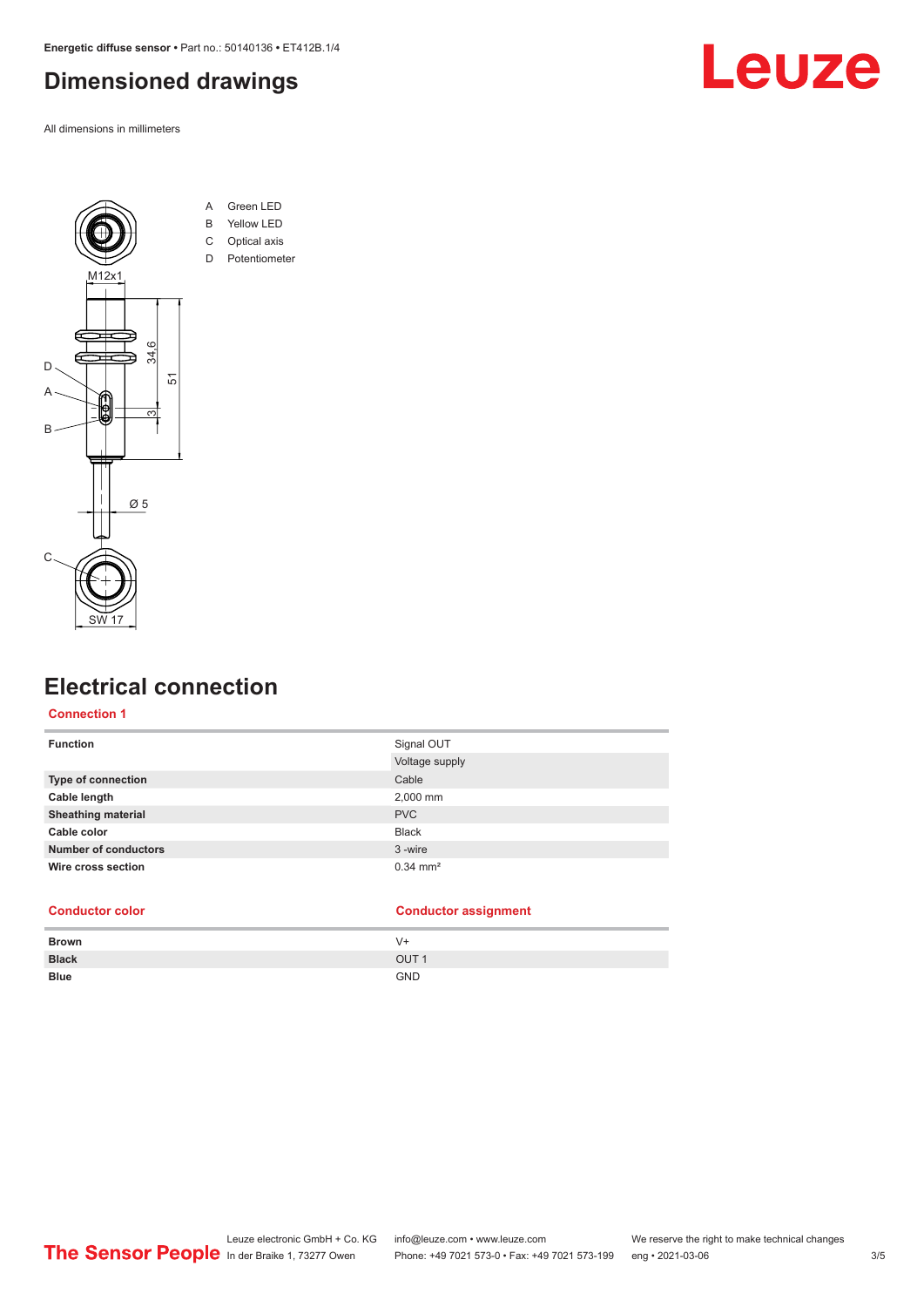### <span id="page-3-0"></span>**Diagrams**

## Leuze

Typ. black/white behavior



x

 $-\overline{...}$   $-\overline{...}$   $-\overline{...}$ 

x Range [mm]

- y Reduction of range [mm]
- A White 90%
- B Gray 50%
- C Gray 18%
- D Black 6%

## **Operation and display**

| <b>LED</b>     | <b>Display</b>           | <b>Meaning</b>                          |
|----------------|--------------------------|-----------------------------------------|
|                | Green, continuous light  | <b>Function reserve</b>                 |
| $\overline{2}$ | Yellow, continuous light | Switching output/switching state active |

## **Part number code**

Part designation: **AAA412BGG.H/ii-K**

| <b>AAA412B</b> | Operating principle / construction<br>LS412B: throughbeam photoelectric sensor transmitter<br>LE412B: throughbeam photoelectric sensor receiver<br>ET412B: energetic diffuse reflection sensor<br>PRK412B: retro-reflective photoelectric sensor with polarization filter                                                        |
|----------------|----------------------------------------------------------------------------------------------------------------------------------------------------------------------------------------------------------------------------------------------------------------------------------------------------------------------------------|
| GG             | <b>Light source</b><br>$n/a$ : LED<br>L <sub>2</sub> : laser class 2                                                                                                                                                                                                                                                             |
| н              | Operating range adjustment<br>1: 270° potentiometer                                                                                                                                                                                                                                                                              |
| ii.            | Switching output / function / OUT1OUT2 (OUT1 = pin 4, OUT2 = pin 2)<br>2: NPN transistor output, light switching<br>N: NPN transistor output, dark switching<br>4: PNP transistor output, light switching<br>P: PNP transistor output, dark switching<br>D: deactivation input (deactivation with low signal)<br>X: pin not used |
| ĸ              | <b>Electrical connection</b><br>n/a: cable, standard length 2000 mm, 3-wire<br>M12: M12 connector, 4-pin (plug)                                                                                                                                                                                                                  |

| <b>Note</b>                                                                                     |
|-------------------------------------------------------------------------------------------------|
| $\&$ A list with all available device types can be found on the Leuze website at www.leuze.com. |